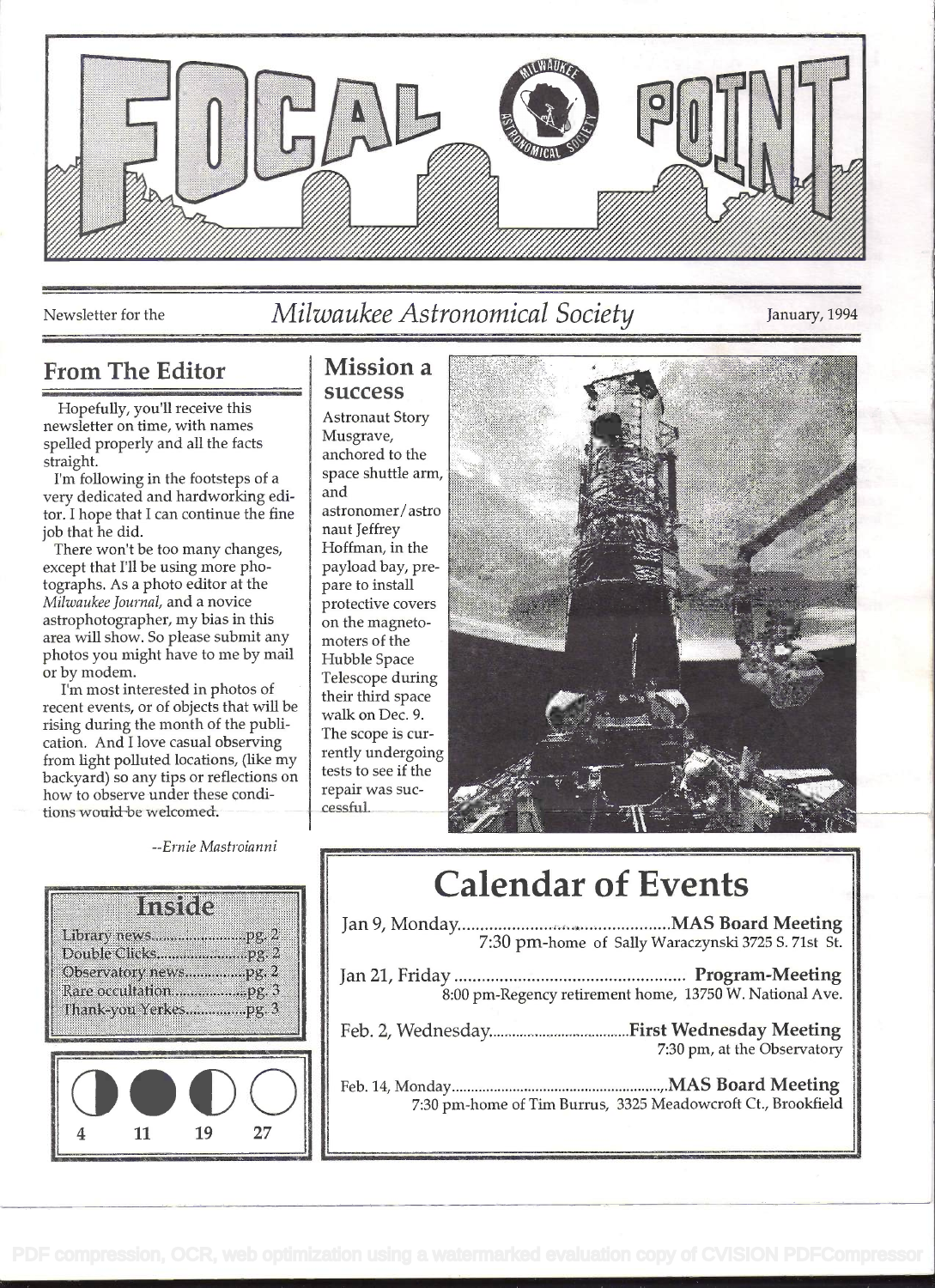### Library News - by Sally Waraczynski

Mary Ann and Virgil Tangney have donated several books from their library to the Society's collection.

Observing the Sun- Peter O. Taylor, 1991. Vol. 3 of the Cambridge University Practical Astronomy Handbooks. Gives background and equipment needed to observe sunspots and flares; with a chapter about eclipses.

Watching the World's Weather - W. J. Burroughs, 1991. Outlines the basics of earth's weather machine and details the value of satellite observations in revealing complexities and making forecasts.

The Anthropic Principle - James Lovelock, 1988. Views Earth as a living organism which can tolerate a great deal, but not infinite, abuse from her human component.

#### The Dark Side of the Universe - James Trefil, 1988

The Fifth Essence- Lawrence M. Krauss, 1989. Explores what is known about the earliest moments of the creation of the universe and subsequent distribution of matter. Specifically, they discuss dark matter, which is thought to make up the bulk of the universe.

Superstrings: A Theory of Everything? Edited by Davies and Brown, 1988. Introduction to particle physics and featuring interviews with advocates and critics of this theory, which proposes a unification of the four fundamental forces.

Reading the Mind of God: In Search of the Principle of Universality - James Trefil, 1989. Universality is the idea that the laws of nature are true everywhere in the universe and for all times. The difficulty lies in our inability to observe the simplicity within the complex.

Mike Almamallecky has donated another winner:

The God Particle - Leon Lederman, 1993. Lederman was director of Fermilab from 1979-1989 and writes with an entertaining style that might be considered irreverent in someone of lesser credentials as an educator and experimenter. He offers a skillful distillation of many scientific investigations of the past that gradually led to today's understanding of quantum physics. The God Particle of the title refers to the Higgs boson - as yet theoretical, but the quarry of the unfortunately canceled Superconductor Supercollider in Texas. Lederman hints  $\Box$  See "Computer", page 4 that the Higgs boson might be God's little joke on the universe.

# Double Clicks

- by Lee Keith

MAS members should by now be aware of the MAS Computer Group that meets periodically to look at the new crop of powerful astronomical software and computers that are becoming widely available. This column will also appear periodically to help those who could not attend or who are contemplating buying software or computer equipment aware of what the MAS Computer Group looks at.

Distant Suns for Windows 2.1- by Virtual Reality Labs. No computer or software can or should be all things to all people. Software aimed at beginners will bore old-timers, and complex software will frustrate beginners. Distant Suns is a package aimed at the commercial mass market. This can be a tough sell due to the wide range of astronomical expertise and expectations of potential customers. While the packaging is attractive and will get the attention of a beginner, it is a disappointment to the more advance astronomer. In its' defense, it was one of the more reasonably price packages at about \$40 for the diskette version.

Without constellation lines, even the more experienced observers in the group could not tell the constellations from the clutter because the bright stars were not bright enough,

### Observatory Committee - by Jim Kube, Observatory committee Chairperson

The Observatory Committee discussed the proposed new building size and location on the MAS property. We decided on Saturday, Dec. 12, to stake out the building perimeter in the southwest corner of the property.

The location will make the building accessible to the handicapped and easier to reach in the winter. Included in the L-shaped building plans are a lecture hall with a ten foot ceiling and will be larger in area than the quonset hut. The library will be in the small leg of the L. The bathrooms will be in the back of the lecture hall. The committees looking toward a 1995 ground-breaking. So please volunteer your time and effort. The MAS will need your help.

The Z-Scope, according to Gerry Samolyk and Paul

Borchardt, is progressing nicely. Samolyk used this analogy: It's like a new home; when the rough carpentry is completed, which only takes a few days, the home looks like yo will be moving in right away. But the finishing work takes much longer and you have to wait until it's finished.

The Z-scope is a complicated instrument that requires an enormous amount of finishing work, which is progressing. Now is the time for the people who promised to complete the electronics and mechanical functions to keep their word so the Z-scope project can be completed.

In my 'scope, a 35 mm eyepiece gives a beautiful wideangle view of the heavens. But in the Z-scope,

-See "Z-scope", page 4